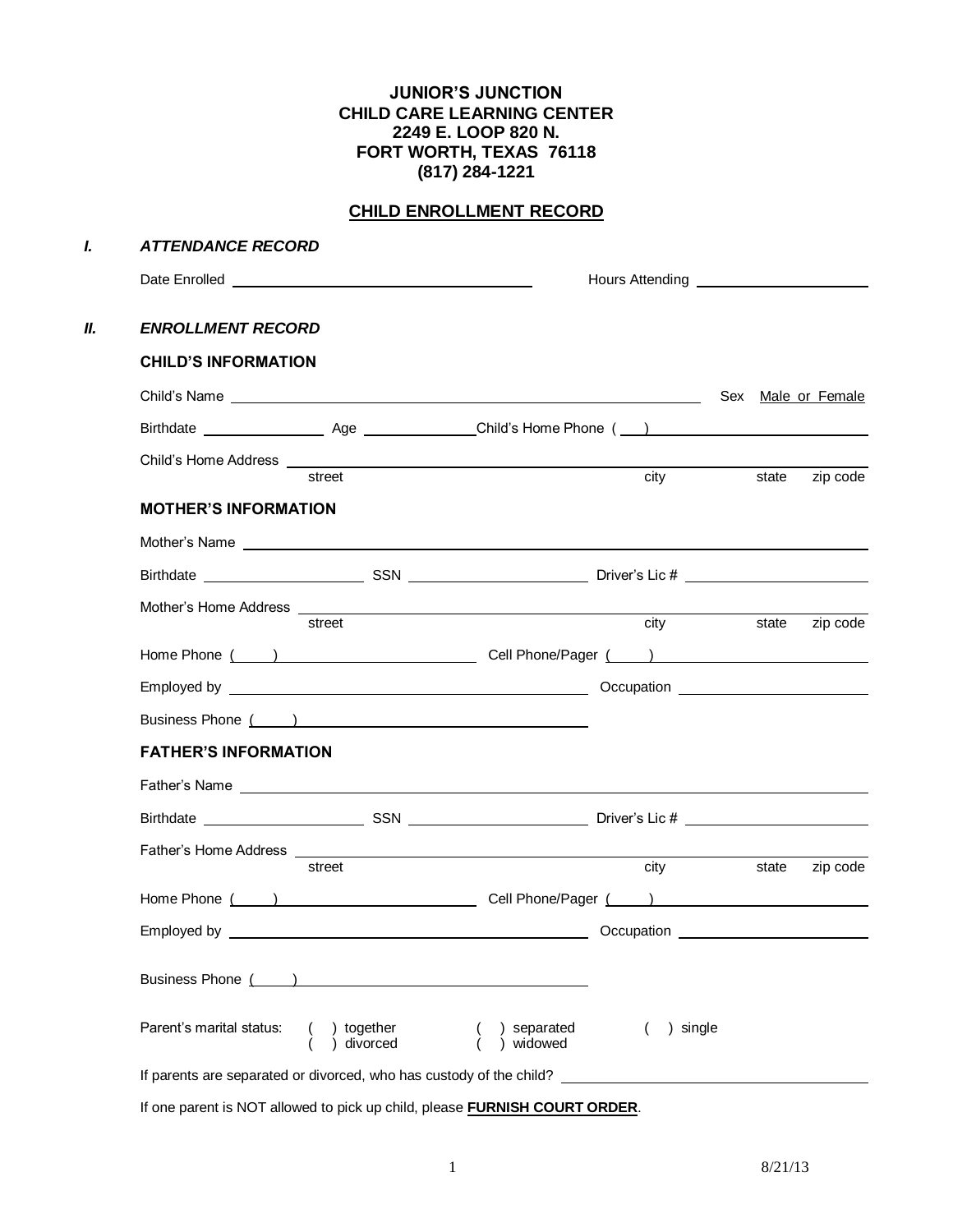### *III. PICK UP AUTHORIZATION*

| The following person or persons are authorized to pick up my child at any time: |                                                                                                                                                                                                                                     |                   |
|---------------------------------------------------------------------------------|-------------------------------------------------------------------------------------------------------------------------------------------------------------------------------------------------------------------------------------|-------------------|
|                                                                                 |                                                                                                                                                                                                                                     |                   |
|                                                                                 |                                                                                                                                                                                                                                     |                   |
|                                                                                 |                                                                                                                                                                                                                                     |                   |
|                                                                                 |                                                                                                                                                                                                                                     |                   |
|                                                                                 |                                                                                                                                                                                                                                     |                   |
|                                                                                 |                                                                                                                                                                                                                                     |                   |
|                                                                                 | The following person or persons are to be called in an emergency only if parents are unavailable:                                                                                                                                   |                   |
|                                                                                 |                                                                                                                                                                                                                                     |                   |
|                                                                                 |                                                                                                                                                                                                                                     |                   |
| street                                                                          | <b>city</b> and the control of the control of the control of the control of the control of the control of the control of the control of the control of the control of the control of the control of the control of the control of t | zip code<br>state |
| Home Phone ( )                                                                  | Work Phone ( )                                                                                                                                                                                                                      |                   |
|                                                                                 |                                                                                                                                                                                                                                     |                   |
|                                                                                 |                                                                                                                                                                                                                                     |                   |
|                                                                                 |                                                                                                                                                                                                                                     |                   |
| street                                                                          | city                                                                                                                                                                                                                                | state<br>zip code |
| Home Phone ( )                                                                  |                                                                                                                                                                                                                                     |                   |
|                                                                                 |                                                                                                                                                                                                                                     |                   |
|                                                                                 |                                                                                                                                                                                                                                     |                   |

### *IV. WATER ACTIVITIES AUTHORIZATION*

I hereby authorize JUNIOR'S JUNCTION CHILD CARE CENTER to include my child in supervised water activities.<br>(1) water play tables (1) splashing / wading pools (1) sprinklers  $( )$  splashing / wading pools

Parent Signature Date

## *V. FIELD TRIP AUTHORIZATION*

I hereby grant permission for my child, **the example of the example of the example of the example of the example of the example of the example of the example of the example of the example of the example of the example of t** field trips. I understand that the school will do everything within its power to provide individual child safety on these trips. I am sure that the school, director, teachers, employees and voluntary help cannot assume responsibility for any injury or damage which might result during the course of any field trip.

Parent Signature Date